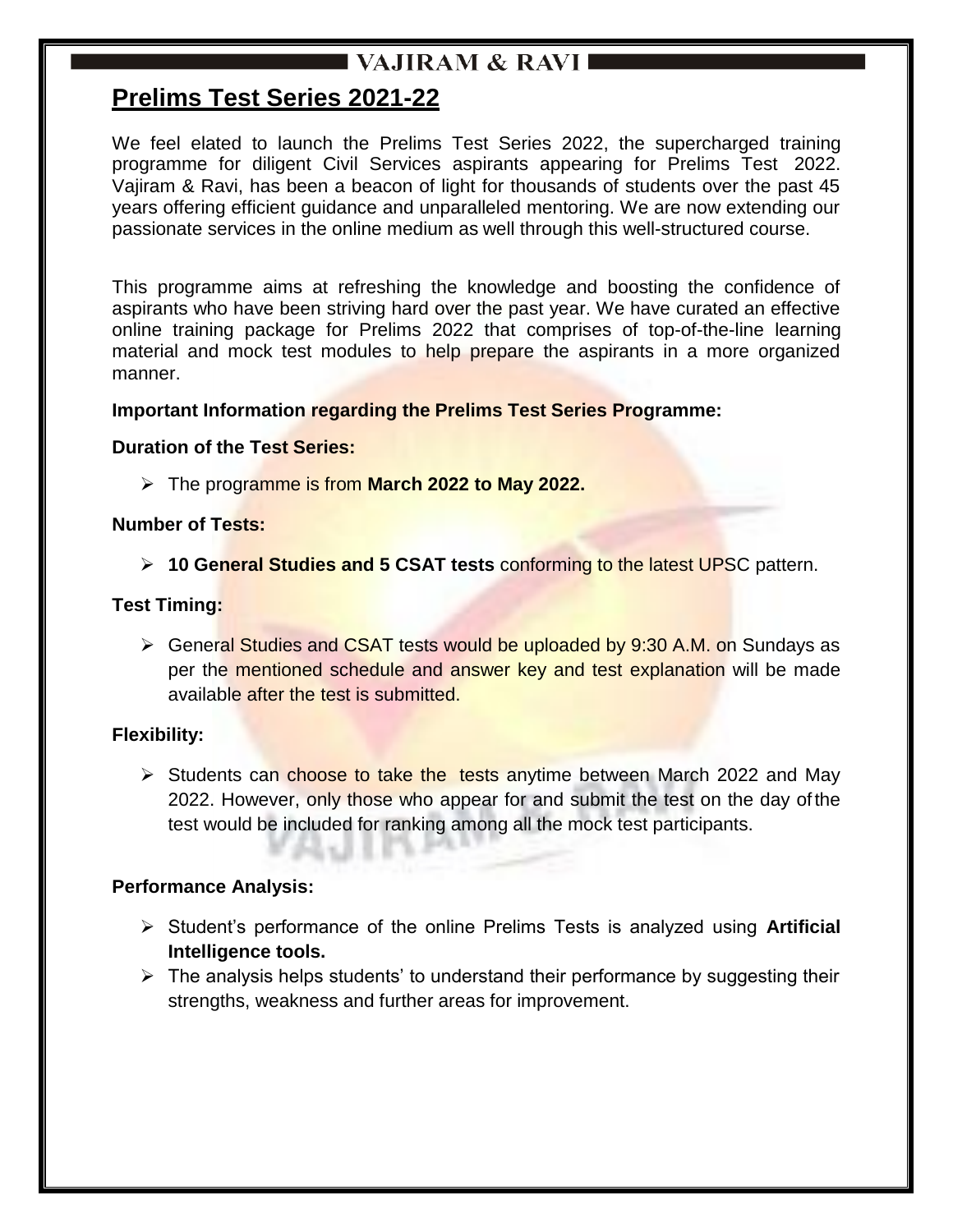# $\blacksquare$  VAJIRAM & RAVI $\blacksquare$

#### **Other benefits of Online Students Portal:**

 Apart from a series of PRELIMS MOCK TESTS, students will also receive important announcements and Daily Current Affairs articles on the Students Portal.

#### **Mode of Examination:**

- > Online Prelims Test Series will be conducted in the students' portal on [www.vajiramias.com](http://www.vajiramias.com/)
- > Offline Prelims Test Series will be conducted at the Institute.

#### **Course Fee Inclusive of GST:**

New Admissions: Rs. 3,800/-

For more details and queries, email us at [online@vajiramandravi.com](mailto:online@vajiramandravi.com) with the subject titled

"Prelim Test 2022". For Registration visit: [www.vajiramias.com](http://www.vajiramias.com/)